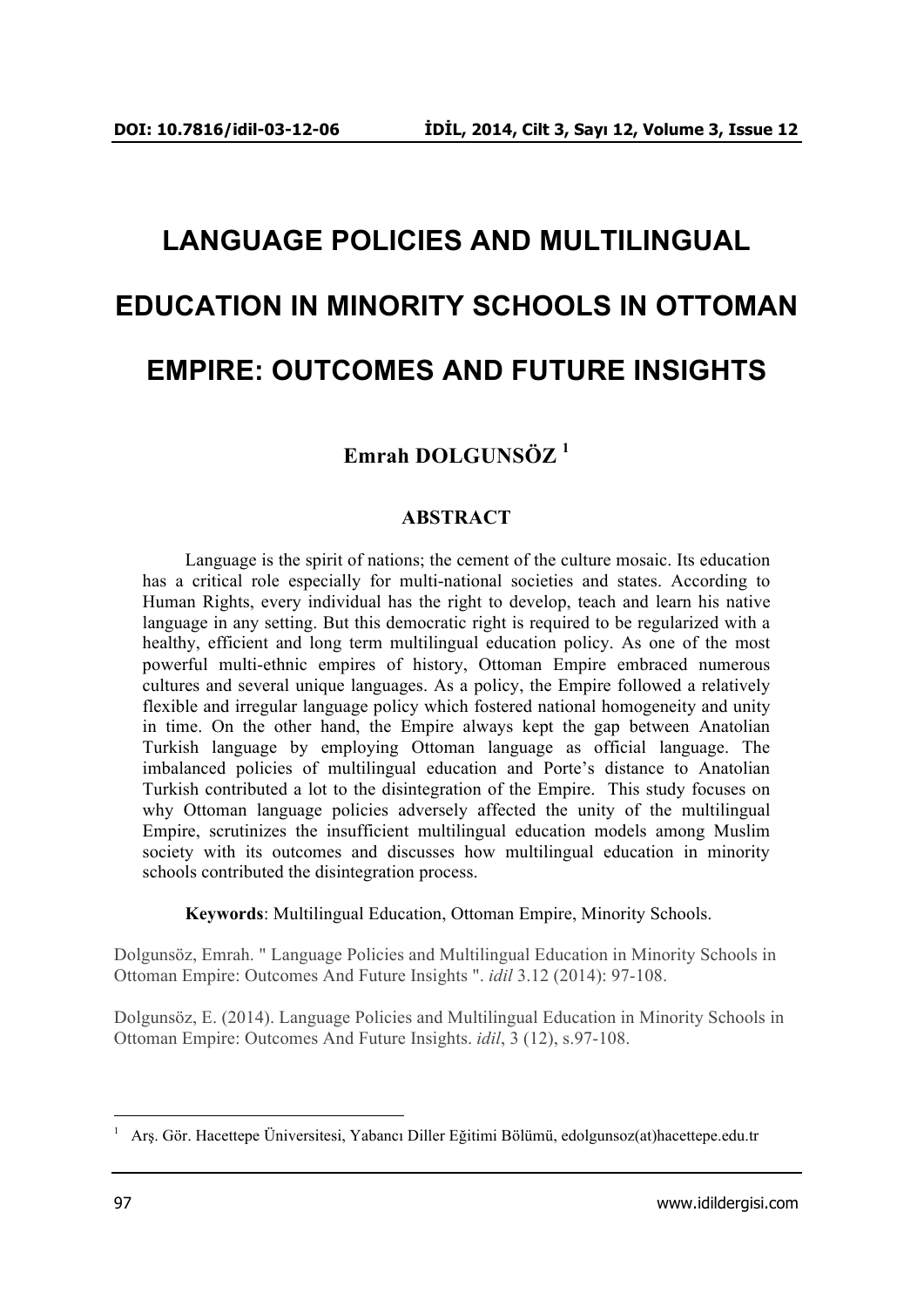# **OSMANLI DEVLETİ'NDE DİL POLİTİKALARI VE AZINLIK OKULLARINDA ÇOKDİLLİ EĞİTİM: SONUÇLAR VE ÖNGÖRÜLER**

# **ÖZET**

Dil ulusların ruhudur; kültür mozaiğinin harcıdır. Dil eğitimi özellikle çok uluslu devletler için kritik öneme sahiptir. İnsan hakları beyannamesine göre her birey her ortamda kendi dilini geliştirme, öğretme ve öğrenme hakkına sahiptir. Ancak bu demokratik hakkın sağlıklı, verimli ve uzun vadeli çok dilli eğitim politikaları ile düzenlenmesi şarttır. Tarihin en güçlü çok uluslu imparatorluklarından biri olan Osmanlı İmparatorluğu birçok farklı kültür ve dile ev sahipliği yapmıştır. İzlediği esnek ve düzensiz dil politikaları zamanla birçok farklı ulusun homojenize olmasına ve birliğini tehdit eden birer unsura dönüşmesine sebep olmuştur. Dengesiz çok dillilik politikaları ve Osmanlı hükümetlerinin Anadolu Türkçesi'ne olan mesafeleri imparatorluğun dağılmasında önemli rol oynamıştır. Bu çalışma Osmanlı dil politikalarının neden imparatorluğun bütünlüğünü tehdit eden unsurlar oluşturduğuna yoğunlaşır, Müslüman toplumundaki yetersiz çok dilli eğitim modellerini sonuçlarıyla birlikte inceler ve azınlık okullarındaki çok dilli eğitimin nasıl çözülme sürecine katkı yaptığını tartışır.

Anahtar Kelimeler: Çok Dilli Eğitim, Osmanlı İmparatorluğu, Azınlık Okulları.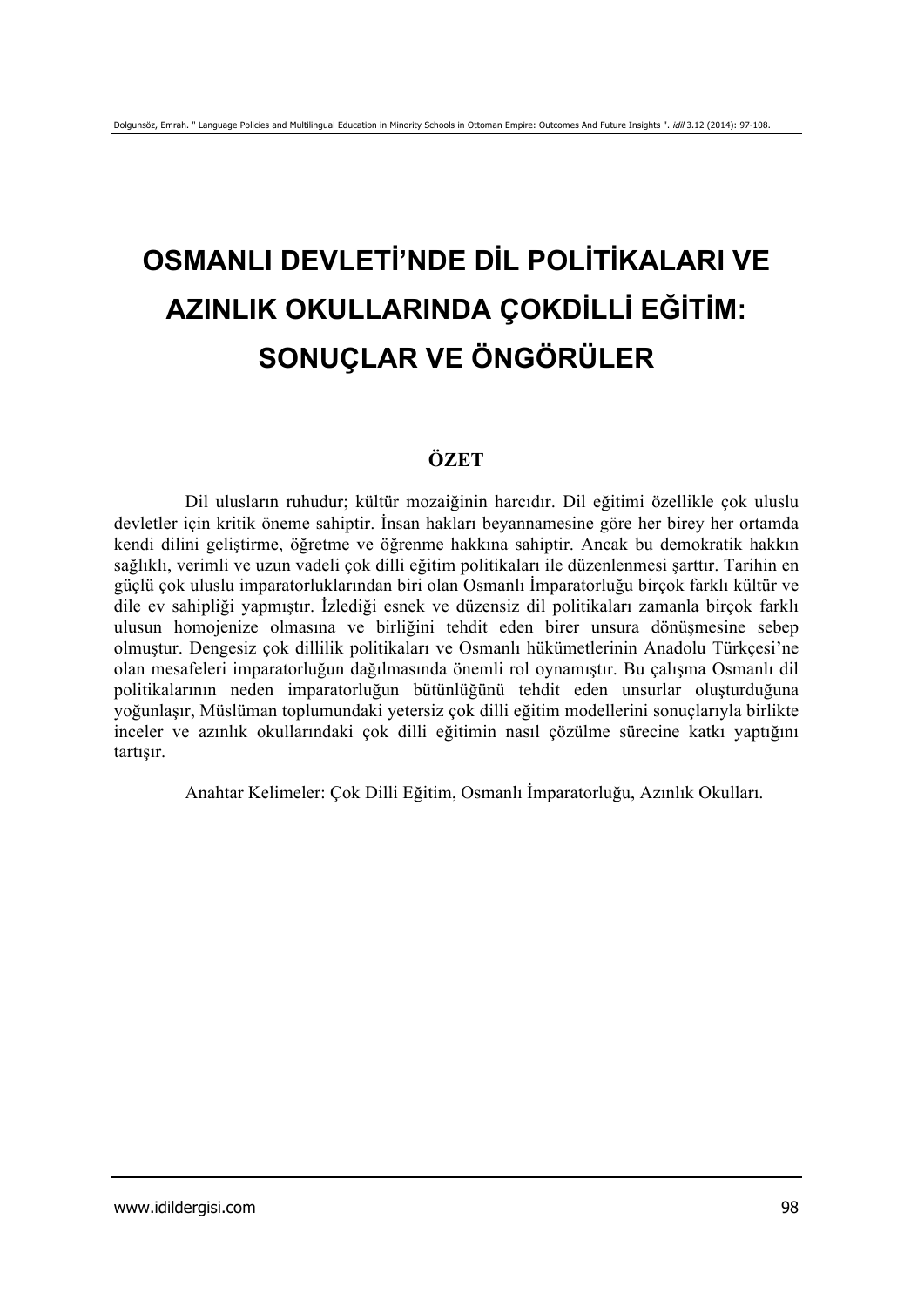#### **INTRODUCTION**

The multilingual and multicultural Ottoman Empire was dissolved in 1923 with the declaration of Turkish Republic after the Turkish Independence War. In its more than 600 years life, the Empire resided many ethnic groups and cultures ranging from Greeks to Serbians. Individuals from different religions, languages and cultures were ruled under the Ottoman citizenship but they were not assimilated and kept their cultures. This flexibility derived mainly from "Istimalet" and "Millet Systems" with which the Empire aimed longevity. With the massive effect of 1789 French revolution, this patronage and populism led the way to revolts of the minorities in 19th century as these systems kept cultural and nationalistic conscious alive. In these systems, languages which can be accepted as the aorta of cultures were also kept which bred a multilingual Empire. This study focuses on these multilingual issues and its relation to language education in Ottoman Empire.

# **A LANGUAGE DILEMMA: OTTOMAN EMPIRE AND TURKISH LANGUAGE**

Ottoman Turkish (Osmanlıca), which belongs to the Oghuz or southwestern branch of the Turkic language family, had been established in the 14th century as the official language of the Ottoman state. It became the administrative and literary language of the Empire (Johanson, 2011). After the conquest of Constantinople which became the center of the Empire, a new age began for Ottoman language. The conquest led to the waves of Greek, Armenian and Jewish immigrants who added new linguistic varieties to the Empire.

Ottoman Turkish was written with the Arabic script and shows a development in three stages: Old Ottoman (early Ottoman state) or Old Anatolian Turkish (OAT, 13th–14th/15th centuries), Middle Ottoman (15th/16th–17th/18th centuries), and New Ottoman (18th/19th century to 1928). Ottoman Turkish in general is a mixture of three languages: Turkish, Persian, and Arabic. Morphology was Turkic; the syntax was primarily Turkic with important Persian elements, especially regarding subordinate clauses. OAT emerged in the 13th century in the Turkish-ruled Anatolian principalities where Persian was the official language at the time. Persian itself had acquired a large number of Arabic borrowings following the Islamization of Persian-speaking lands and thus the Arabic elements entered the Ottoman language through Persian. This is why Ottoman vocabulary is largely based on Arabic and, to a lesser extent, on Persian. Both Persian and Ottoman continued to coin new words from Arabic roots according to Arabic rules of word formation. (Agoston et. al., 2009)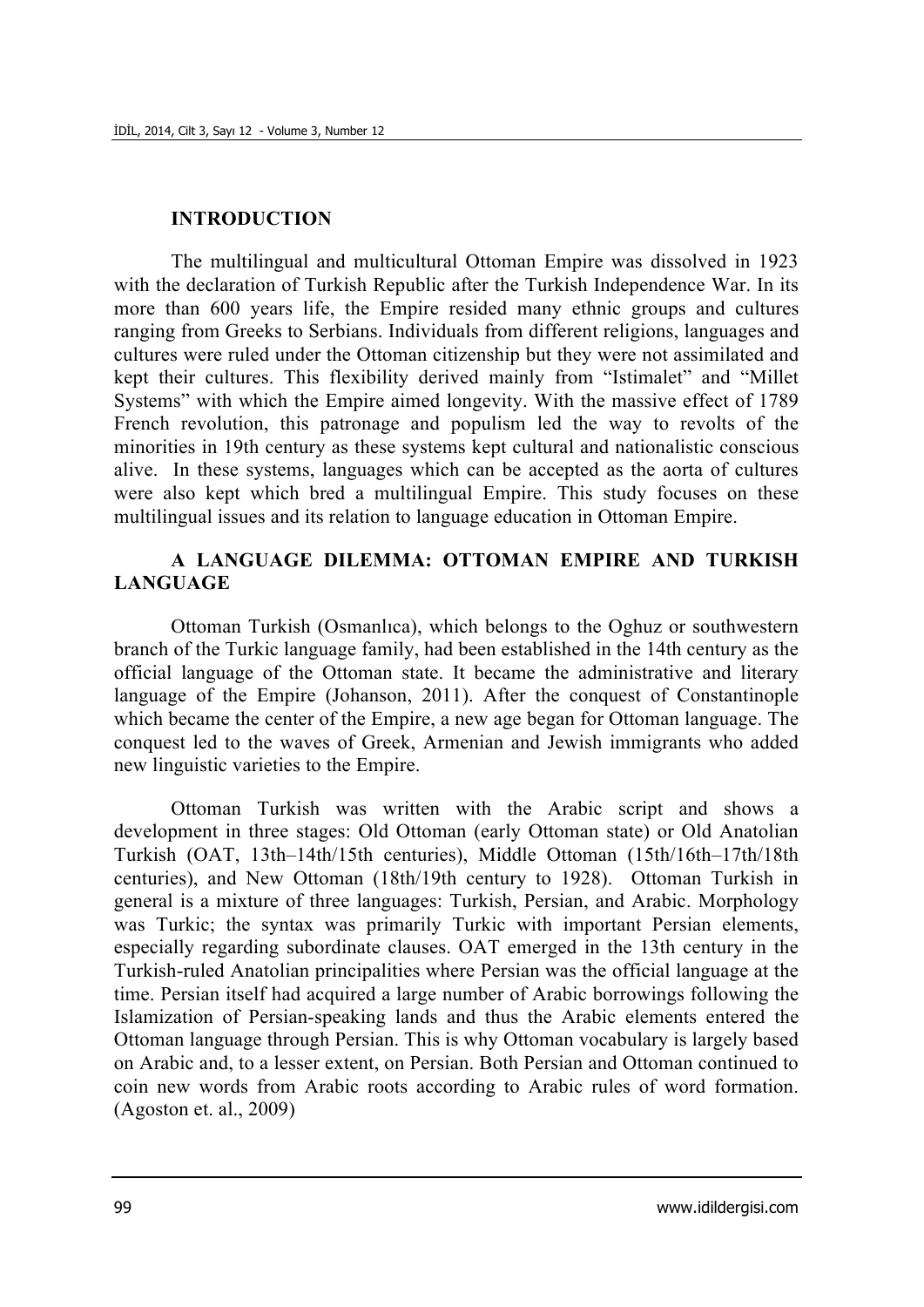Ottoman Empire was using a different language in official and administrative issues. On the other hand Ottoman citizens were communicating through plain Turkish. The main reason behind this dilemma is that plain Turkish was thought to be too insufficient for such a superb and magnificent Empire.

The Conquest of Constantinople in 1453 was a turning point for Ottoman language. By the efforts of Mehmed II, the massive influx of Greek, Jewish, Armenian and other groups of immigrants settled Constantinople and created new varieties of Ottoman language. Turkish spoken in Constantinople started to be the standard Turkish. A High Ottoman variety, often called 'eloquent' (fasih) Turkish, became the written medium of the Empire's administration and literature (Johanson, 2011). It was a Turkish variety with a genuinely Turkic grammatical structure, but written in Arabic script and overloaded with Arabic-Persian lexical borrowings symbolizing the high status of the language of the Empire. It differed considerably from the everyday spoken Turkish of the period and was unintelligible to less educated members of the society. It was used for the elaborate high style of classical Ottoman literature during the period from the 15th to the 19th century. According to a traditional classification, there was also a 'middle' (orta) variety of Ottoman Turkish and a 'rough' (kaba) variety, typical of the lower classes (Johanson 1994). It is significant to point out that vulgar label for plain Turkish used by ordinary citizens widened the gap between citizens and the Empire especially in Anatolia. In addition, Ottoman scholars showed little interest in documentation and cultivation of Turkish, except for its Arabic-Persian components unfortunately.

#### **The Origins of Multilingualism in Ottoman Empire: Millet System**

In its more than 600 years of life time, the ultimate aim of the multi-cultural Ottoman Empire was to leave no unconquered land all around the world. The Empire regarded all non-Muslim lands as "Dar'ul Harb" (House of War) which should be converted to "Dar'ul Islam" (House of Islam). However, Ottomans differed from imperialistic states as they did not aim to eradicate cultural existence in conquered lands. Having developed by Mehmed II, Millet System is a term which is closely related with non-Muslims or dhimmis in conquered lands. In Millet System, dhimmis under Ottoman rule were protected according to the Islamic laws by the Empire; their life, religion and language was under guarantee. In return, dhimmis were required to pay special taxes like "harac" and "cizye". This culture protection resulted with a multilingual empire in which different languages are spoken in different regions. The Ottomans ruled with relative tolerance and flexibility for centuries over a multiplicity of peoples who followed different religions and spoke languages as diverse as Turkic, Arabic, Greek, Slavic, Syriac,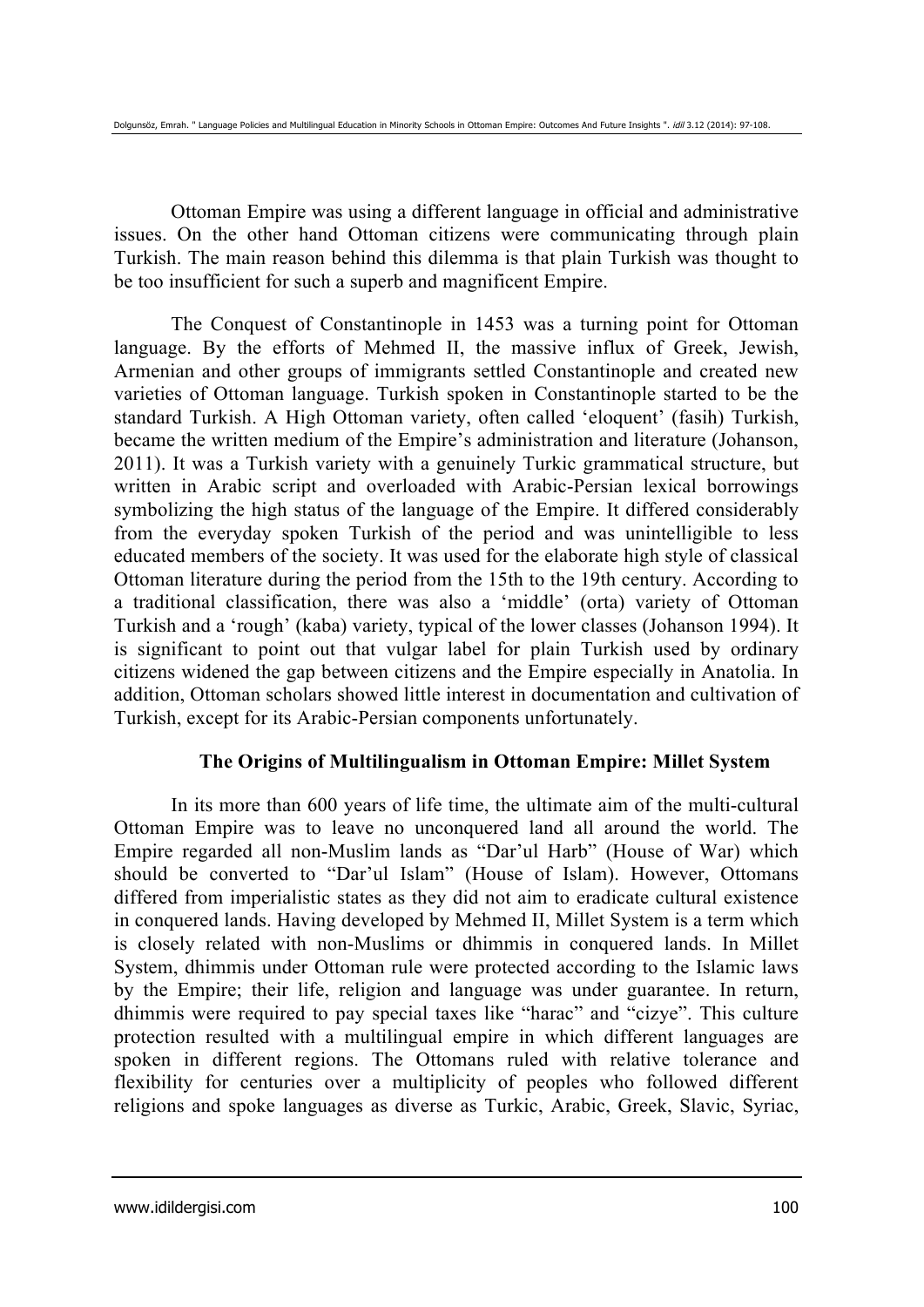Coptic, Aramaic, Armenian and Latin. Table 1 below indicates some of the major ethnic groups and languages:

|                            | Table 1. Some Ethnic groups and languages |
|----------------------------|-------------------------------------------|
| <b>Ottoman Empire</b>      |                                           |
|                            |                                           |
| Armenians                  | Armenian                                  |
|                            |                                           |
| <b>Bulgarians</b>          | Bulgarian Language                        |
|                            |                                           |
| Greeks                     | Greek Language                            |
| Georgians                  | Georgian Language                         |
|                            |                                           |
| Ottoman Jews               | Aramaic                                   |
|                            |                                           |
| Ottoman Kurds              | Kurdish Language                          |
| <b>Ottoman Circassians</b> |                                           |
|                            | Caucasian Languages                       |
| Serbs                      | Serbian                                   |
|                            |                                           |

In addition to these, Arabic and Turkish were common languages for Muslim groups. Depending on the multi-ethnic structure of the imperial Ottoman, it can be inferred that numerous languages are spoken and taught in the vast lands of the empire.

# **MULTILINGUAL EDUCATION IN OTTOMAN EMPIRE**

As a multilingual Empire, Ottomans resided multilingual education, especially among non-Muslims. Multilingual teaching in Ottoman period can be scrutinized under 2 titles: Muslim and non-Muslim language education.

#### **Muslim multilingual Education**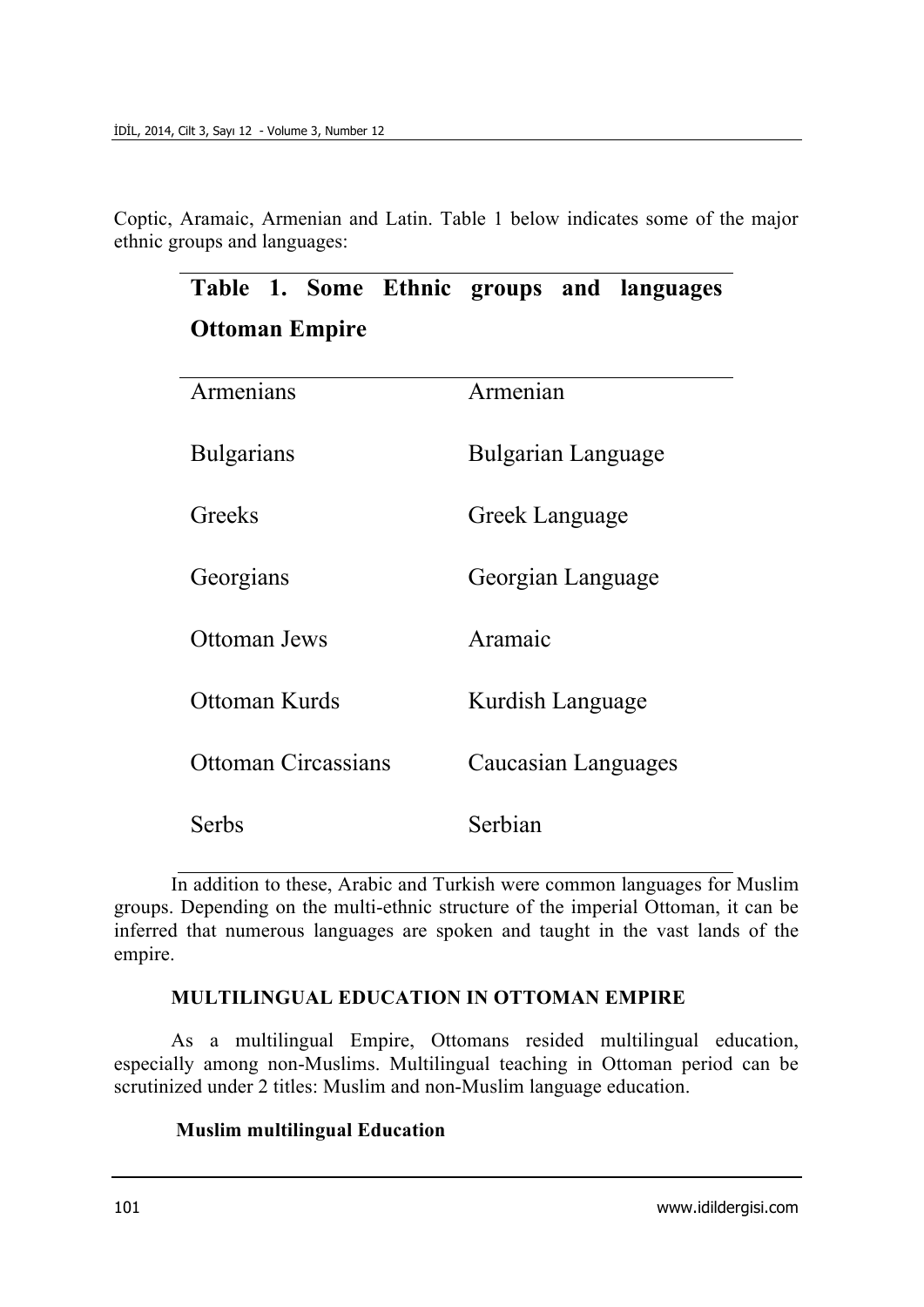Education of Muslims in foreign languages was in the effect of religion. It has 2 periods.

#### **Period of Madrasah**

This period is closely linked with classical religious instruction. In this period, 2 educational institutions apply multilingual education; Madrasahs and Enderuns. In Madrasahs, Arabic is taught as a second language and main focus in on it. On the other hand, Enderuns included more multilingualism as they both taught Arabic and Persian. In addition to these, devshirmes were taught Turkish as a second language. It is quite clear that Ottoman multilingual education focused on Arabic and Persian rather than Western languages because of religious priority.

# **Period of Mekteps**

Having speeded up after Tanzimat (1839), period of Mekteps started in 1773 and became a symbol of western education in Ottoman lands. For the first time, western languages were taught by native speakers, especially French. The lingua franca of the period, French was taught as a second language and used as a medium of instruction in some schools like Tıphane-i Amire, Darüşşafaka Lycee and Galatasaray Sultanisi (Soner, 2007). In 1865, a language school in İstanbul was opened by Porte to teach French for diplomatic practice and different languages like Bulgarian, Armenian and Greek (Balcı, 2008). After 1908, multilingual education gained importance and French became obligatory, German and English was elective in state schools. However, rate of attendance to these schools was relatively low which made minority multilingual education superior to Mekteps.

# **Multilingual Education of non-Muslims: Minority Schools**

One of the most striking and critical concessions that multi-ethnic Ottoman Empire granted to the minorities was the privilege to open their own national schools. Also, same privilege was given to other countries in time. In most of these schools, multilingual education was included and many languages were taught. Mainly Greek, Armenian, Jewish, Catholic and Foreign schools were included in this category. Language education heavily depended on professional, commercial and political reasons.

# **The Greek Schools:**

The oldest Greek school in Istanbul was the Phanar Greek School, which is also called the Patriarchate School (Akyüz, 2008). It dates back to the Byzantine period and was controlled and sponsored by the Patriarchate. In this school Latin,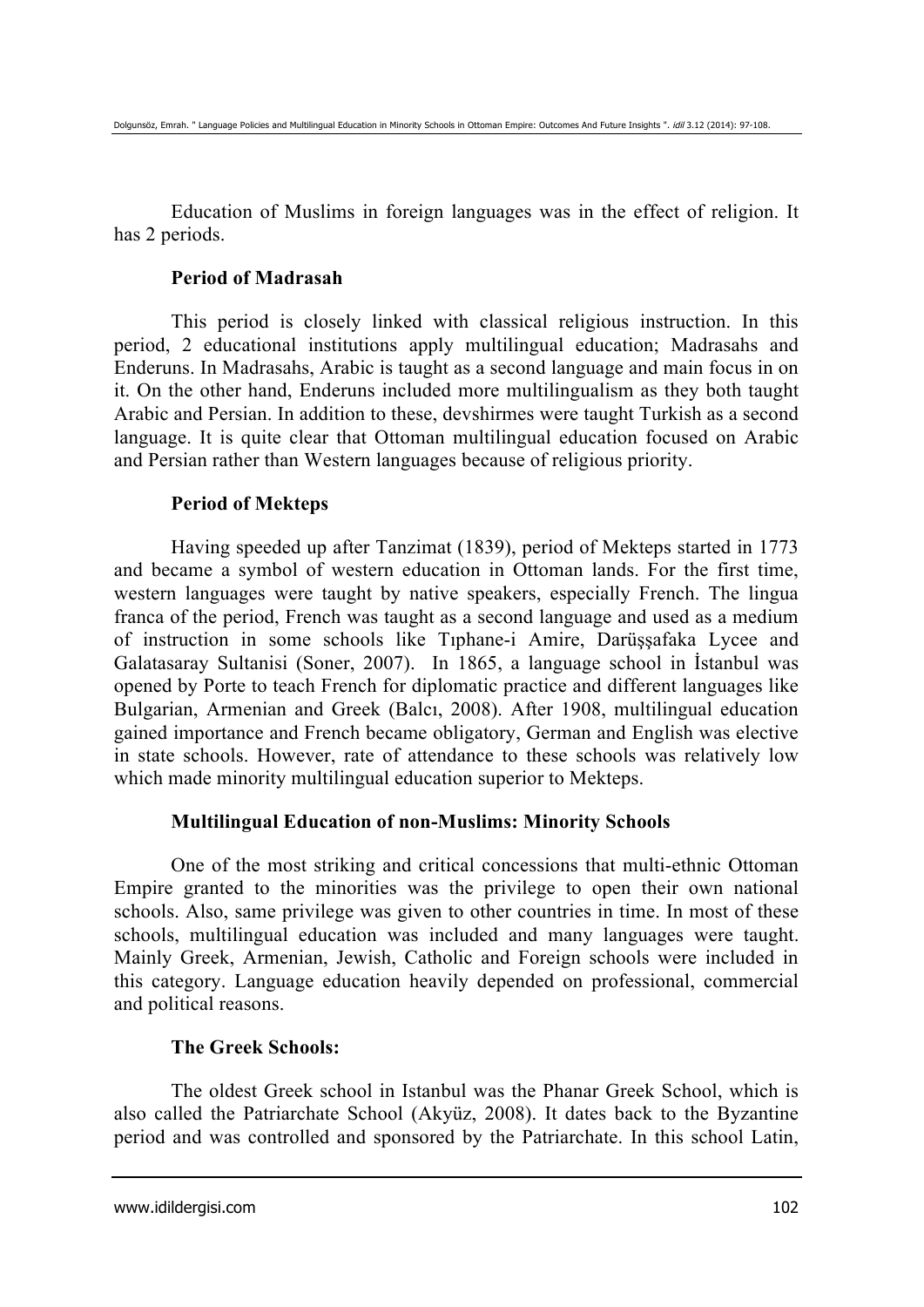Turkish and Greek were taught and medium of instruction was both Turkish and Greek. It should be noted that Ottoman administration had to pay to put Turkish as a course in this school. Most of the talented Ottoman interpreters (dragomans) were educated in these schools. In a Greek Gymnasium named "Zografion" Latin was excluded. Instead this school included courses for language for specific purposes. It was teaching western languages like German and French for specific purposes like trade and commerce. Greek-French Trade schools were also similar to Zografion.

#### **The Armenian Schools**

With the provocation of nationalistic ideas, many Armenian schools were opened rapidly in the mid-1800s with the support of France. In 1859, there were 42 Armenian schools only in Istanbul. In 1894, 183 Armenian schools were active in Elazıg with the support of French government (Çetin, 1981). In these schools, Turkish, Armenian and French was taught. Especially French was more taught more intensely than other 2 languages.

#### **The Jewish Schools**

Beginning from their first migration to Constantinople in late  $15<sup>th</sup>$  century, Jewish groups opened schools in Ottoman regions. In early Jewish schools, natural sciences were in the center of education. However, in time, religion became the core of education, so Hebrew was taught intensely. In the first modern Jewish school in 1854, Turkish and French languages were harshly rejected. But after years, Turkish, German, French and Italian were taken into curriculum. (Taşdemirci, 2001).

#### **Catholic Schools**

Supported by Pope and Catholic circles, Catholic schools did not show any educational quality up to  $17<sup>th</sup>$  century. After 1693, Greek, Turkish and French languages were included in educational curricula in these schools like St. Benoit. Moreover, in St. Luis, Turkish, Arabic and Persian were taught (Taşdemirci, 2001).

#### **Foreign Schools**

Unlike Catholic schools which was established in an earlier age, foreign schools were legalized in 1869 and could only be controlled by Ottoman Empire after 1914. Invasion of these schools in 19th century is closely related with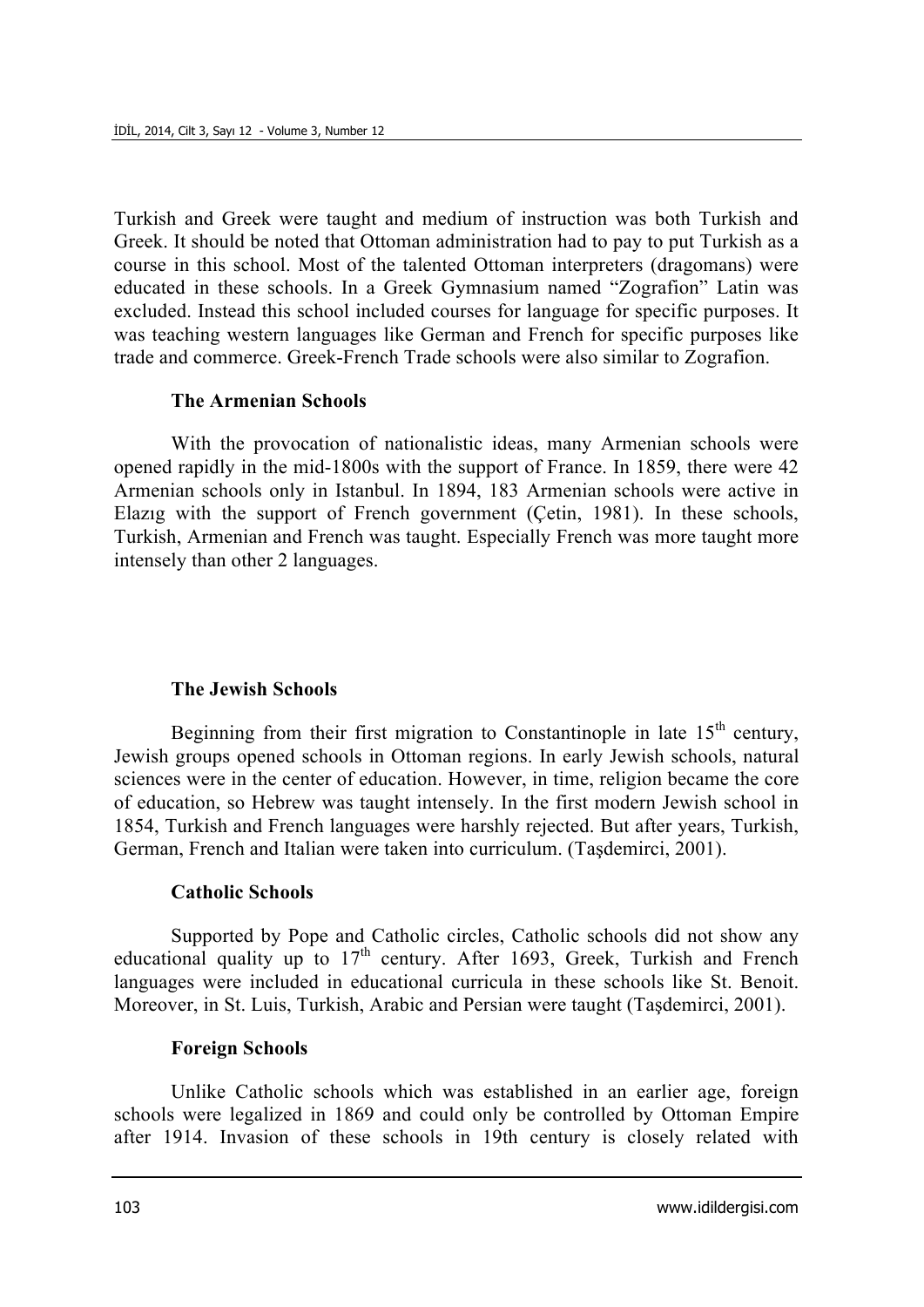weakening Ottoman's compromising more and more. In mid-19th century, 400 American and 100 French schools and many German and Italian foreign schools were active in Ottoman Empire (Taşdöğen, 2001). Among them, American schools were quite significant in terms of multilingual education. For instance, as an American school, Pera Erkek Okulu was quite rich in terms of multilingual education. In this school, English, French, Italian, Armenian, Turkish, Greek, Hebrew were taught intensely. In another school by Americans; Bebek Yatılı Koleji, English was the medium of instruction except arithmetics. (Danacıoğlu,2000) Similarly, Tarsus American College, Fırat College and Merzifon American College included English, Turkish and Armenian. In some of these schools, medium of instruction was Armenian.

# **MULTILINGUALISM AS A THREAT FOR THE OTTOMAN EMPIRE**

Especially in 19th century, multilingualism and spred of multilingual education posed dangers for the Empire in political arena. This threat showed itself in 2 aspects:

1. Threats deriving from being Multilingual Empire and its effects on minorities

2. Threats deriving from lack of multilingualism among Muslim society

# **4.1. The Threats deriving from being Multilingual Empire and its effects on minorities**

It is a crystal clear fact that language has often been the basis of nationalist movements. Philosophers and linguists like Herder and Humbolt emphasized the importance of linguistic heritage for nations claiming that language is the spirit of a nation. Shabad et. al. (1982) underlines the fact that when a population is linguistically homogeneous, language may contribute to the unity and political stability of a state. When, on the other hand, a country contains sizable minorities speaking different languages, competing micro-nationalist movements may arise, posing serious challenges to an established state. The Ottoman example on this issue closely fits with the strong tie between nationalism and language. Millet system provided a great flexibility especially for non-Muslim ethnicities. Different languages in the Empire stayed alive for centuries, even showed linguistic improvement. However, this protection led ethnic homogenity which provide different ethnic groups to flourish nationalistic ideas. And inevitably this threat fragmented the Empire both in cultural and political terms.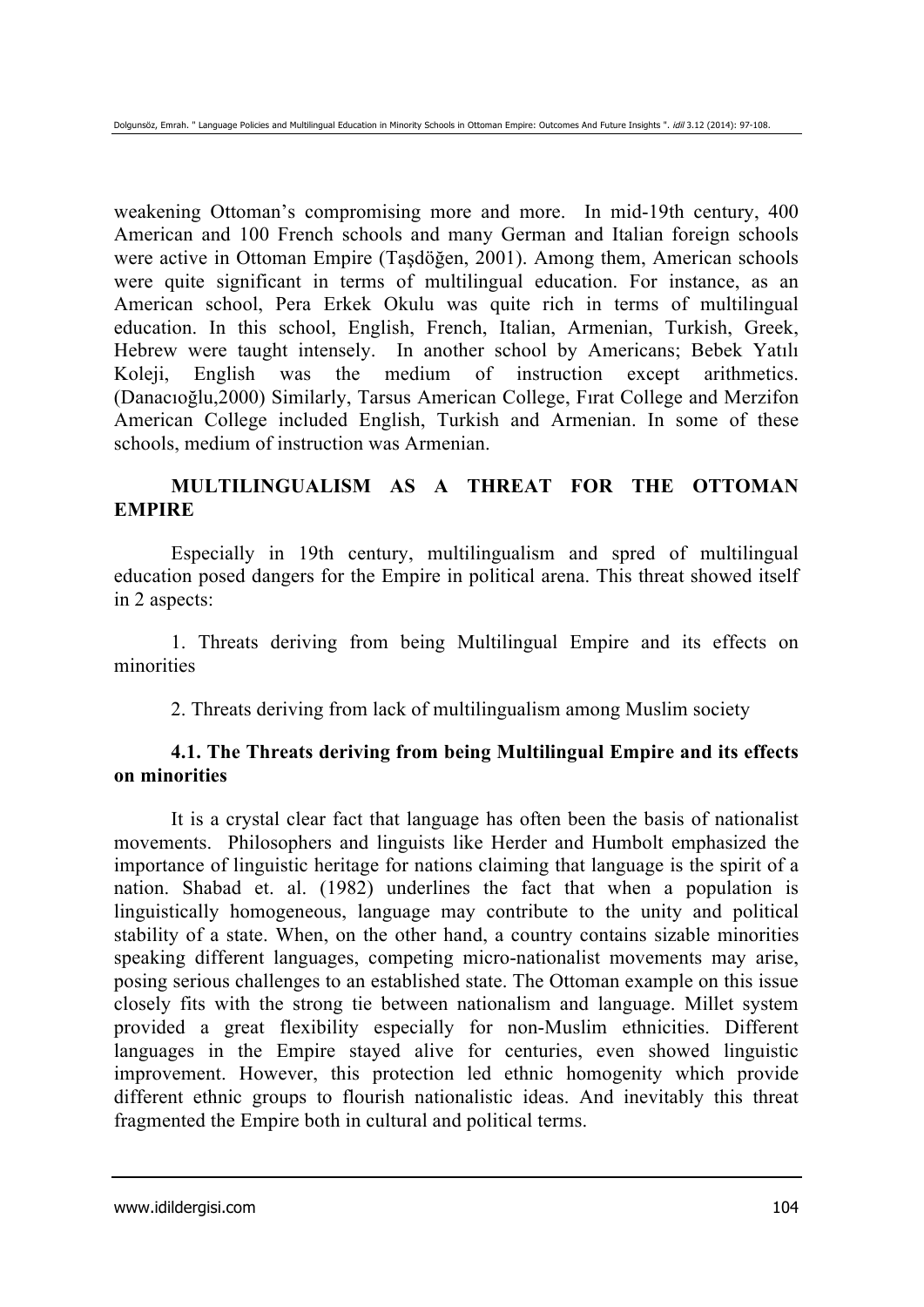Firstly, Ottoman Greeks revolted in 1803 with help of Western countries full of philhellenistic spirit. In 1832, Greek established their own independent nation. Secondly, Serbians were not convenient for the rights given to them and started to grow hostility for Ottoman administration. This hostility turned into physical rebellion in 1804 and gained the support of Russia. Serbians were given many cultural and administrative privileges including ones related to language until 1878 but each privilege paved the way to independence. Independent Serbia was established in 1878 Berlin Congress. Thirdly, as a homogenous ethnic group, Bulgarians showed their hostility through murder and chaos in 1876. The privileges given in Constantinople Conference in 1876 did not satisfied Bulgarian insurgents and problems carried on. In Berlin Congress (1878), Ottoman Empire gave autonomy to Bulgarians. At last independent Bulgaria was recognized in 1906. Finally, Armenian people who were always given extra credits by the Ottoman Empire and even called as "Millet-I Sadıka" (the faithful nation) set off terrorist attacks after Berlin Congress. Several attacks were made by Armenian insurgents including Ottoman bank raid in 1896 and assassination attempt to Abdulhamid II in 1905. Despite all these terrorist activities, Armenians could not establish an independent nation in that period but left a mark.

Nationalistic revolts in multilingual Ottoman Empire indicate that language flexibility and multilingual education for non-Muslim groups fostered unity and cultural homogeneity of different ethnicities which led to their disengagement.

# **4.2. The Threats deriving from lack of multilingualism among Muslim society: Dragoman Threat for the Empire**

For centuries, foreign language learning was seen as an unnecessary and even a sinful activity for Ottoman Muslims. In addition, Lewis (2000) points out the fact that as Muslim groups' negative view on living abroad is the main cause of foreign language absence among Muslim population. That is why foreign language related professions were dominated by non-muslim groups. Having been the major foreign language profession after 1800s, Dragomans were the Ottoman non-Muslim officials in the service of interpretership. This gap was filled especially by Armenian and Greek professionals. Naff (1983) states that due to their Muslim prejudices, the Ottoman Turks refused to acquire the infidel lingua franca of European diplomacy; moreover, even Reisüll-Küttab were rarely ever well-informed regarding European politics, or even, frequently, the location of European states, they were forced to rely on the Phanariot dragomans of the Porte in dealing with western diplomats. They were mostly Greek, Armenian or Jewish who were graduated from famous minority schools with multilingual education. These interpreters of whom nationalistic feelings arouse in the early 19th century,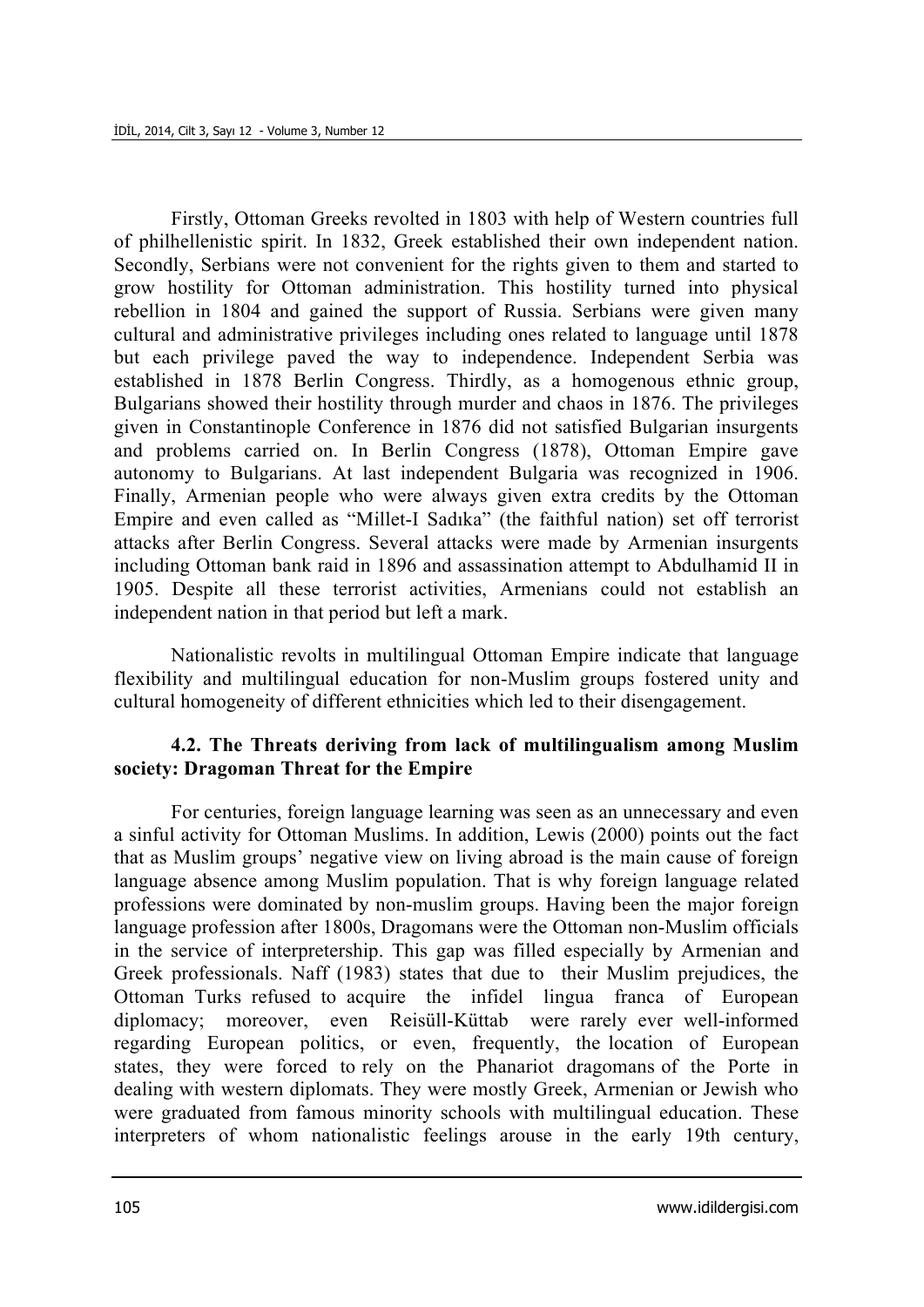frequently involved in treachery and espionage by risking and revealing state secrets, hiding some statements of other side, exchanging and manipulating important papers and intentionally delaying negotiations. When Ottoman officials revealed any Dragoman betrayal, they sentence them to death most of the time. Having been accused of espionage, Aleksander Gika (1940, Nikola Drako (1769), Dimitraşko (1812, Bucharest Treaty) were some of the executed dragomans (Naff, 1983). In 1802, another dragoman Panayoti Godrika was accused of leaking information and documents to France and punished. Similarly, having been found guilty on espionage and disinformation, dragoman Aleko was sentenced to death in 1807 (Balcı, 2006). Although Ottoman administration assigned a Turkish officer as the head of translation division in 1821, dragoman problems accumulated in time due to the insufficient foreign language education in Muslim schools.

#### **CONCLUSION**

In fact, language education resides more than just human development. Multilingual education policies play critical roles in the long run especially for culturally and ethnically rich states. As a vital requirement of democracy and human rights, every human has the right to teach and learn his native language. Totally prohibiting or liberating minority languages in multi-national states shatters the cultural mosaic and ends either with disengagement or assimilation. Today many developed and multi-national countries like Canada and USA apply different foreign language policies such as immersion, dual language forms, submersion and transitional forms of multilingual education (Skuttnab-Kangas, 2000). In these modern forms of multilingual education, the primary aim is to adapt learners to target language and culture by keeping their native language and culture. In more global terms, with English as Lingua Franca phenomenon (ELF), linguistic and cultural imperialism are receding and intercultural communicative competence is gaining utmost importance. In this conjuncture, Turkey as a multi-ethnic and multinational state needs to develop more efficient multilingual education policies and keep the cultural balance by reconsidering past experiences.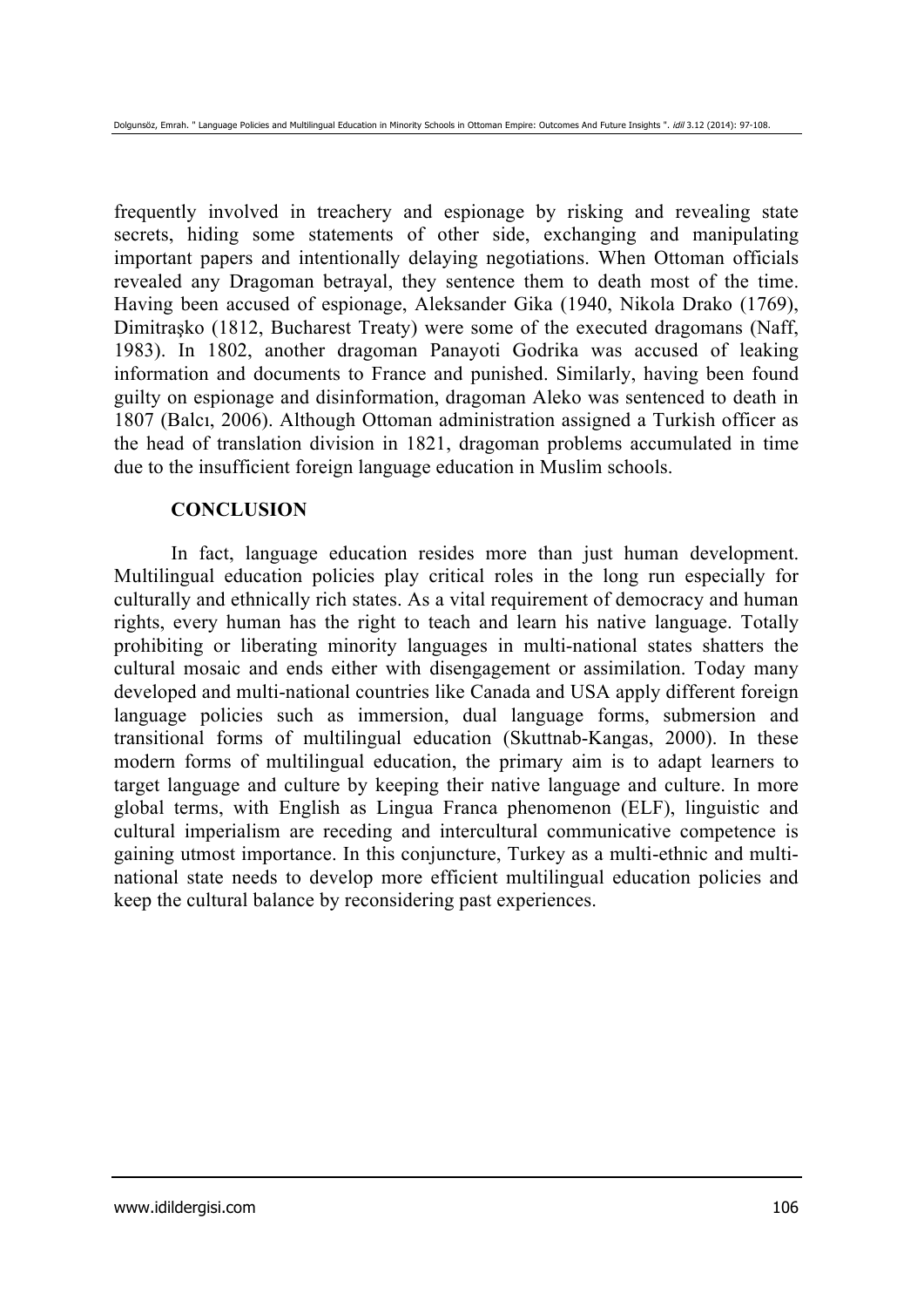#### **References**

Agoston, G., Masters, B. (2009). The Encyclopedia of the Ottoman Empire, Factsonfile, USA.

Akyüz, Y. (2008). History of Turkish Education, Ankara: Pegem Academy Publications.

Balcı, S. (2006). Osmanlı devleti'nde tercümanlık ve Bab-ı Ali tercüme odası, Ankara Üniversitesi, Doktora tezi, Ankara.

Balcı, S. (2008). Osmanlı Devleti'nde Modernleşme Girişimlerine Bir Örnek: Lisan Mektebi, Ankara Üniversitesi Dil ve Tarih-Coğrafya Fakültesi Tarih Bölümü Tarih Araştırmaları Dergisi, 27 (44), s. 77-98.

Çetin, A. (1981). Maarif Nazırı Ahmed Zühdü Paşa'nın Osmanlı İmparatorluğu'ndaki Yabancı Okullar Hakkındaki Raporu, İstanbul Üniversitesi Edebiyat Fakültesi, Güneydoğu Avrupa Araştırmaları Dergisi, 10-11.

Danacıoğlu, E.(2000). Osmanlı İmparatorluğu'nda Amerikan Board Okulları ve Ermeniler, Dokuz Eylül Universitesi, Atatürk İlkeleri ve İnkılap Tarihi Enstitüsü Dergisi, 3-9, 131-133.

Johanson, L. (1994). Formal aspects of Arud Versification. In: Lars Johanson and Bo Utas (eds.), Arabic Prosody and its Applications in Muslim Poetry, 7–16. Uppsala: Swedish Research Institute in Istanbul.

Johanson, L. (2011). Multilingual States and Empires in the History of Europe: The Ottoman Empire, The languages and linguistics of Europe, Kortmann, B., Auwera J. (eds.). v1, Walter de Gruyter.

Lewis, B. (2000). Müslümanların Avrupa'yı Keşfi, Ayışığı Yay., İstanbul.

Naff, T. (1983). Reform and the Conduct of Ottoman Diplomacy in the Reign of Selim III, 1789-1807, Journal of the American Oriental Society, 83-3, 295-315.

Shabad, G. and Gunther, R. (1982). Language, Nationalism, and Political Conflict in Spain, Comparative Politics, 14, 4, pp. 443-477.

Skuttnab-Kangas, T. (2000). Linguistic Genocide in Education- or Worldwide Diversity in Human Rights? Mahwah, N.J.:Lawrence Erlbaum.